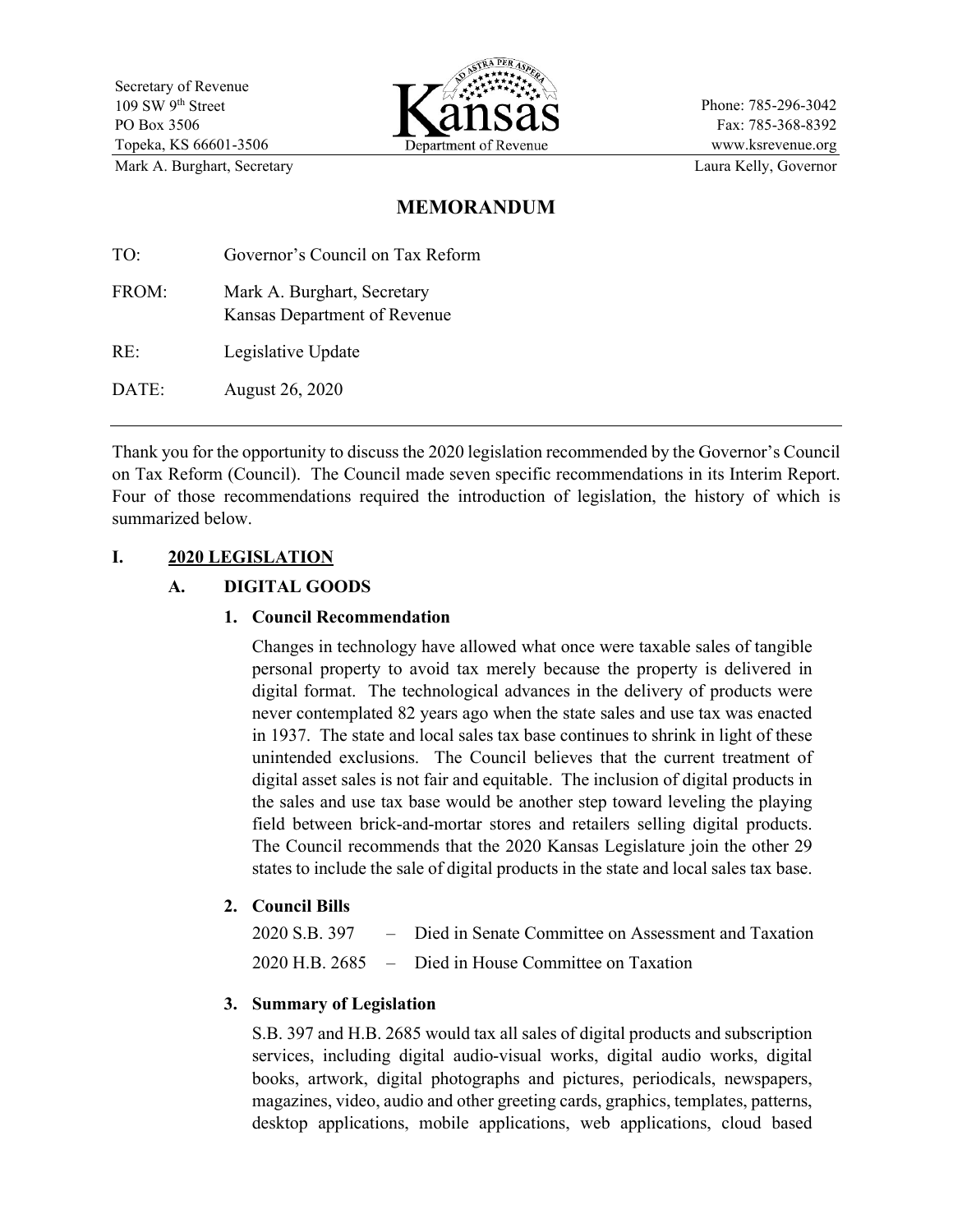applications, native applications, online games, video games, electronic games, any digital code related to any of the above items and any streaming services related to the above items.

#### **4. Other Bills**

2019 H.B. 2352 – Died in House Committee on Taxation

### **5. Fiscal Note**

FY 2021 -- \$45.6 Million (all funds) FY 2022 -- \$50.4 Million (all funds)

## **B. MARKETPLACE FACILITATOR**

#### **1. Council Recommendation**

K.S.A. 79-3705c allows Kansas to require out-of-state retailers to register and collect and remit compensating use tax on sales of tangible personal property into the State of Kansas. The Department of Revenue issued notice No. 19-04 on August 1, 2019 notifying out-of-state retailers to register with the State of Kansas. The existing statutory scheme does not allow Kansas to require marketplace facilitators to do the same. A marketplace facilitator is a person who facilitates sales by an internet retailer through a physical or electronic marketplace. Kansas is one of only five states that has not enacted a marketplace facilitator provision. The Council recommends that the 2020 Legislature consider and pass legislation that would require marketplace facilitators to register and begin collecting compensating use tax on sales to Kansas customers. This legislation would further level the tax playing field that has for 52 years been skewed in favor of out-of-state retailers and against in-state main street Kansas retailers.

### **2. Council Bills**

|  | 2020 S.B. 399 - Died in Senate Committee on Assessment and Taxation |
|--|---------------------------------------------------------------------|
|  | 2020 H.B. 2657 – Died in House Committee on Taxation                |

#### **3. Summary of Legislation**

S.B. 399 and H.B. 2657 would require marketplace facilitators to begin collecting and remitting sales and use tax on goods sold into the State of Kansas. The bill contains a comprehensive definition of marketplace facilitator which generally includes a person that has an agreement with marketplace sellers to facilitate sales through a physical or electronic marketplace.

### **4. Other Bills**

| for S.B. $266$ | 2020 House Sub. - Died on House Calendar                                                                |
|----------------|---------------------------------------------------------------------------------------------------------|
| 2020 S.B. 369  | - Died in Senate Committee on Assessment and Taxation                                                   |
|                | 2020 H.B. 2513 – Died in House Committee on Taxation                                                    |
| 2020 H.B. 2014 | - Introduced by Representative Stephen Johnson;<br>*Special Session Died in House Committee on Taxation |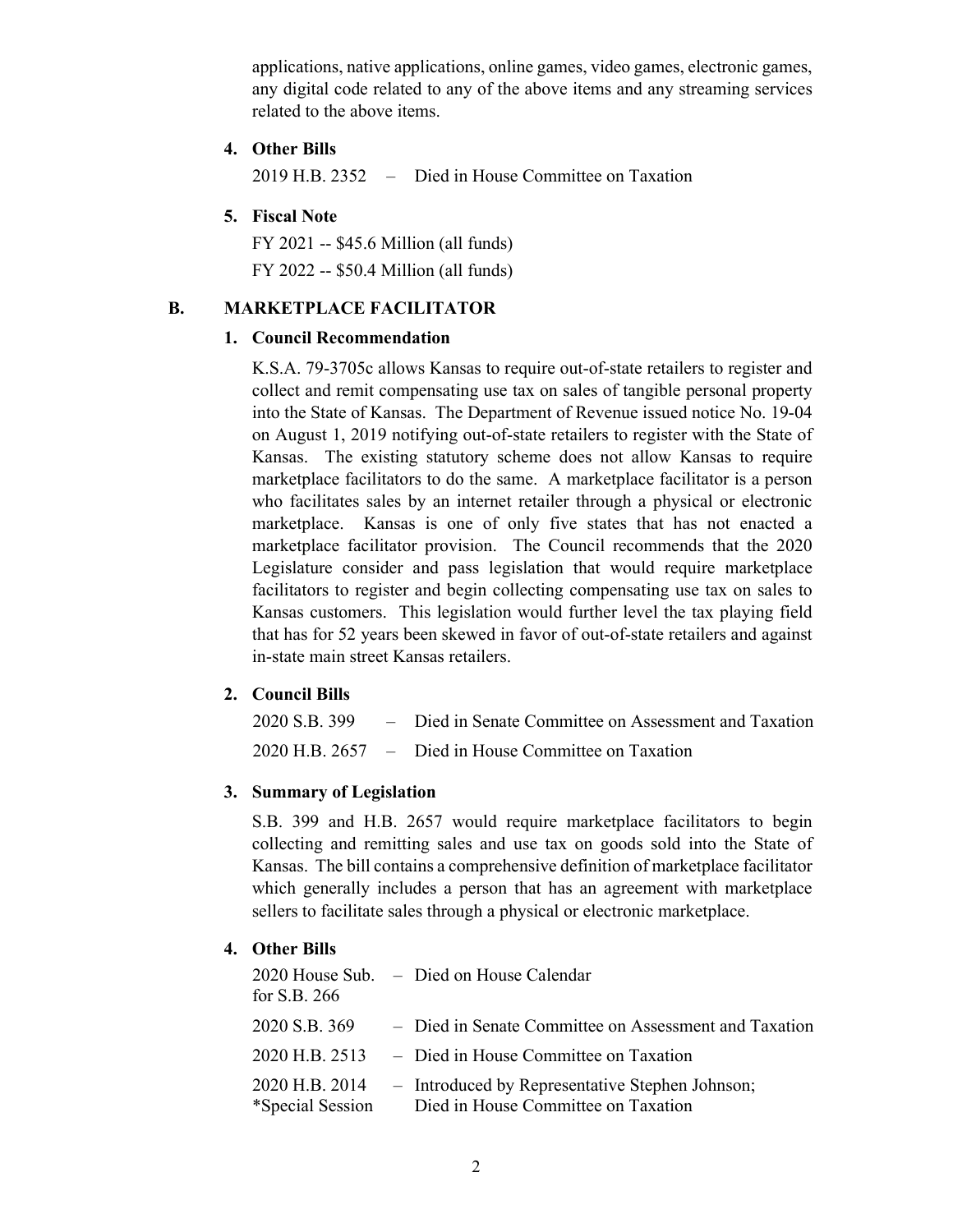### **5. Fiscal Note**

FY 2021 -- \$30.4 Million (all funds)

FY 2022 -- \$33.6 Million (all funds)

The fiscal note for House Sub. for S.B. 266 is \$19.4 Million for FY2021 due to the \$100,000 *de minimis* threshold established by the bill.

### **C. FOOD SALES TAX REFUNDABLE INCOME TAX CREDIT**

### **1. Council Recommendation**

In order to reduce the regressivity of the sales tax on food, the Council recommends consideration of a new refundable food sales income tax credit that will benefit as many as 400,000 Kansas households to help offset state and local sales tax paid on groceries. Elimination of the prior food sales tax rebate program in 2012 coupled with sales tax rate increases exacerbated the overall regressivity of the Kansas tax structure. The Council notes that targeting this relief to low and moderate-income taxpayers would be a more effective way of providing relief to those who need it the most than would lowering the rate by one cent on all food purchases. The Council recognizes that proposals to reduce the food sales tax rate are likely to be considered during the 2020 Legislative Session and notes that the hypothetical taxpayer models being developed by Dr. Ginther will assist in evaluating such proposals compared to refundable credit options.

### **2. Council Bills**

|  | 2020 S.B. 398 – Died in Senate Committee on Assessment and Taxation |
|--|---------------------------------------------------------------------|
|  | 2020 H.B. 2720 – Died in House Committee on Taxation                |

### **3. Summary of Legislation**

H.B. 2720 would create a new refundable food sales tax credit and repeal the existing non-refundable food sales tax credit. The new tax credit amount would be determined by tax filing status and could be claimed by all taxpayers with income at or above the following federal adjusted gross income levels:

| <b>Filing Status</b>    | Income Level | Credit Amount |
|-------------------------|--------------|---------------|
| Single                  | \$30,000     | \$60          |
| Head of Household       | \$40,000     | \$180         |
| Married Filing Jointly  | \$40,000     | \$240         |
| Married Filing Separate | \$30,000     | \$60          |

The bill would allow the income level and tax credit amounts to be adjusted annually, according to the cost-of-living adjustments from the federal Internal Revenue Service (IRS).

#### **4. Fiscal Note**

FY 2021 – (\$53.2) Million (all funds) FY 2022 – (\$54.8) Million (all funds)